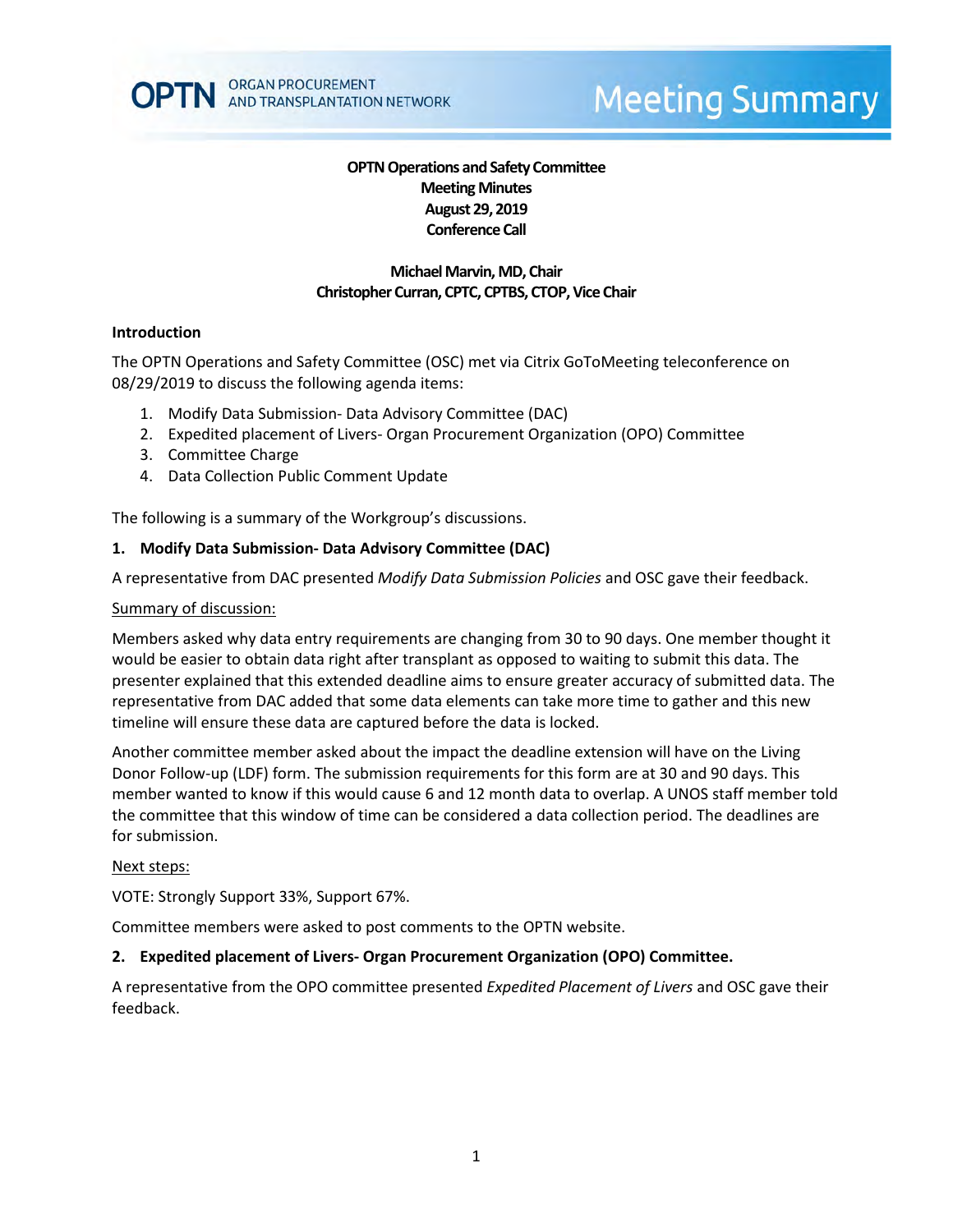# Summary of discussion:

Members asked how the required procurement of a liver would be enforced and how the committee plans to set up guardrails to prevent a team from abandoning a liver. Another member asked what should be done if another program does recover an organ and cause surgical damage. The OPO representative reported that this policy change brings about a need for standardization on these issues in order to avoid discarding livers that are suitable for transplant.

A member acknowledged that that proposal addressed the 60% of cases where turndown occurs in the OR. This member asked if this policy would be extended to the other 40% of cases in which a patient becomes unstable or has major time constraints. The presenter reported that the OPO committee did discuss this, but would like to see how initial implementation pans out.

Another member added that they felt as though the entrance to the OR is still too late and worries that finding a place for the liver or a surgeon will be difficult. He suggested looking at timing before the OR. This way should a last minute decline occur, another program could come get the liver themselves.

### Next steps:

VOTE: Strongly Support 31%, Support 69%.

Committee members were asked to post comments to the OPTN website.

# **3. Committee Charge**

The committee reviewed their proposed committee charge and asked for feedback.

### Summary of discussion:

OSC agreed that they are comfortable with the presented committee charge.

### Next steps:

- August 30: All proposed revisions are due.
- September 20: OPTN Executive Committee will provide feedback and guidance.
- November 1: All final proposed charges are due.
- December: Board review and approval of committee charge.

# **4. Data Collection Public Comment Update.**

UNOS staff presented an update on the feedback received during this public comment period so far. Suggestions and themes were presented to the committee.

### Summary of discussion:

UNOS staff asked for input about any feedback heard so far.

A member placed emphasis on the impact of donor families along with multifactorial delays with getting into the operating room. It may be challenging to pinpoint where the delay occurred and asked for an OPO's point of view on length of case time. Another member responded that case times can vary greatly due to differences throughout the country. This member thought that collection of this data point would be important because it is not a standard data point all programs and OPOs collect. A member suggested offering a pilot to collect delay and timing data. It was discussed that UNOS labs has a potential project on this.

### Next steps:

UNOS support staff will inform UNOS Labs of this conversation.